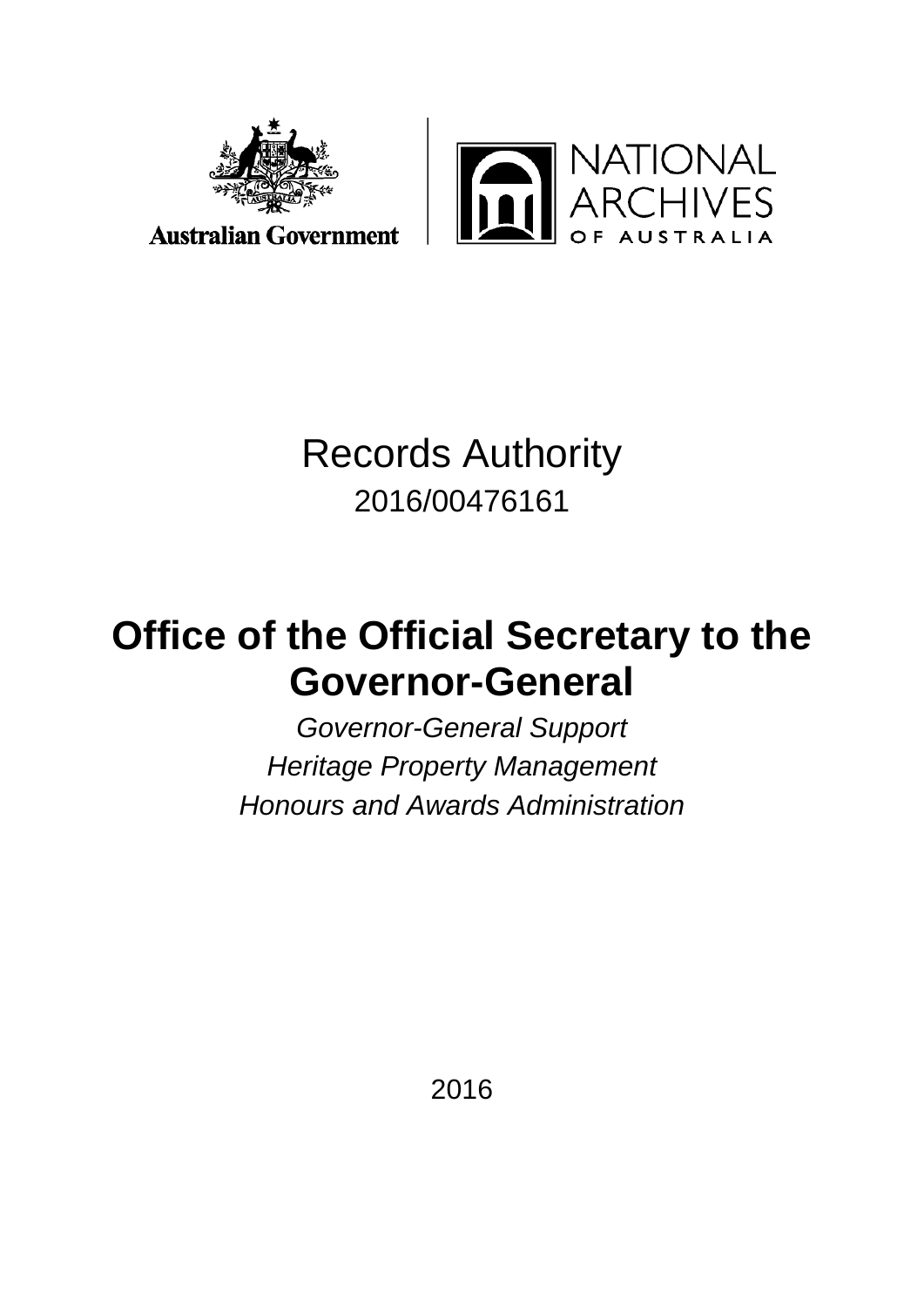

© Commonwealth of Australia (National Archives of Australia) 2016

#### **Copyright**

This product, excluding the National Archives of Australia logo, Commonwealth Coat of Arms or registered trademark, has been licensed under a Creative Commons Attribution-Non-Commercial (CC-BY-NC) Version 4.0 International Licence. You may share, copy, redistribute, remix, transform and build upon this work for non-commercial purposes only. However, you must attribute the National Archives of Australia as the copyright holder of the original work, include the attribution as set out below and indicate if changes were made. The full terms and conditions of this licence are available at [www.creativecommons.org.](http://www.creativecommons.org/)

#### **Attribution**

This records authority is licenced by the Commonwealth of Australia (National Archives of Australia) under a Creative Commons Attribution-Non-Commercial (CC-BY-NC) Version 4.0 International Licence. The original version can be found [on our website.](http://www.naa.gov.au/)

#### **Accessibility**

This is an accurate reproduction of the authorised records authority content, created for accessibility purposes.

#### **Contact Us**

Enquiries relating to copyright or accessibility should be emailed to [recordkeeping@naa.gov.au.](mailto:recordkeeping@naa.gov.au)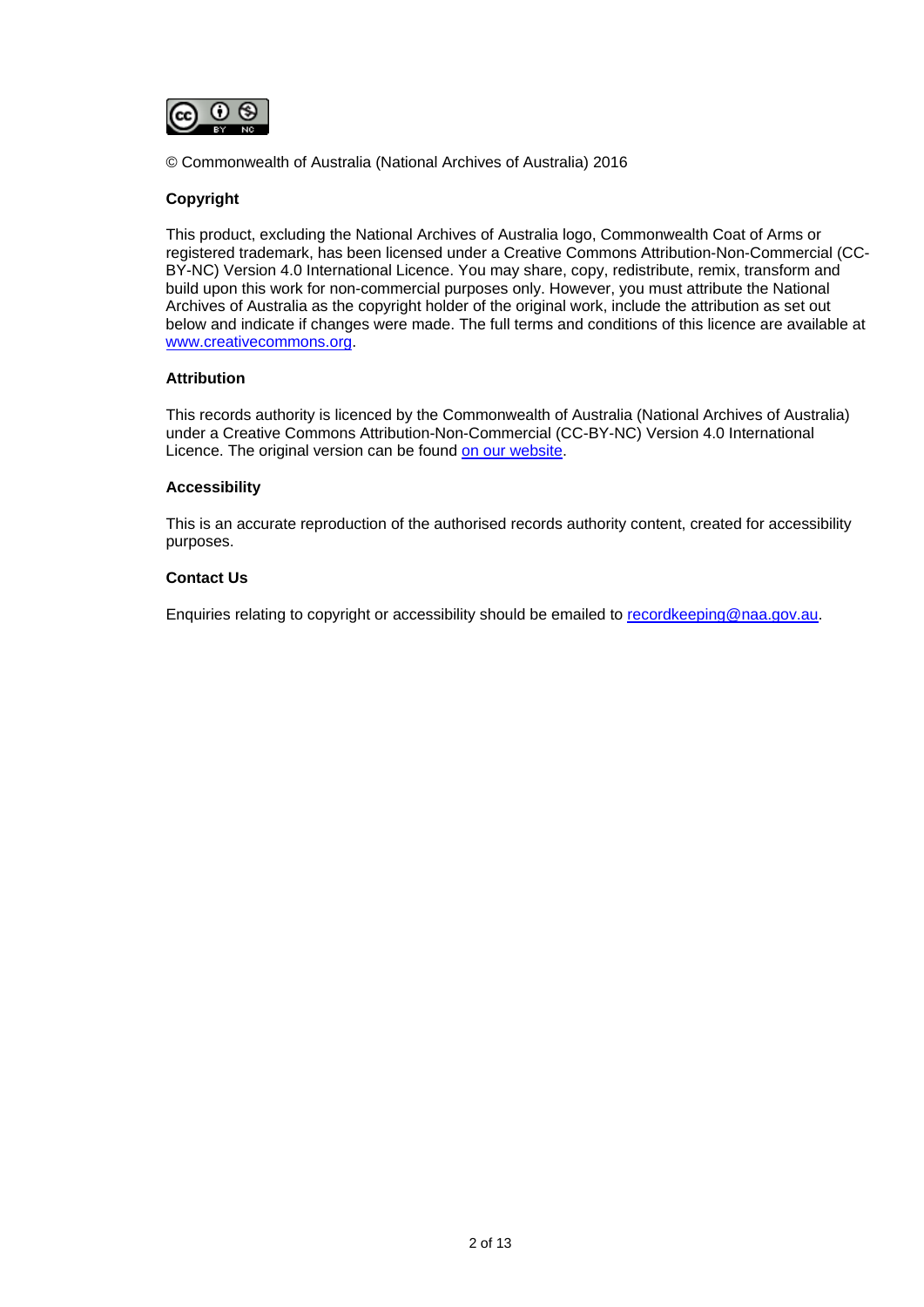## **CONTENTS**

| 4 |
|---|
|   |
|   |
|   |
|   |
|   |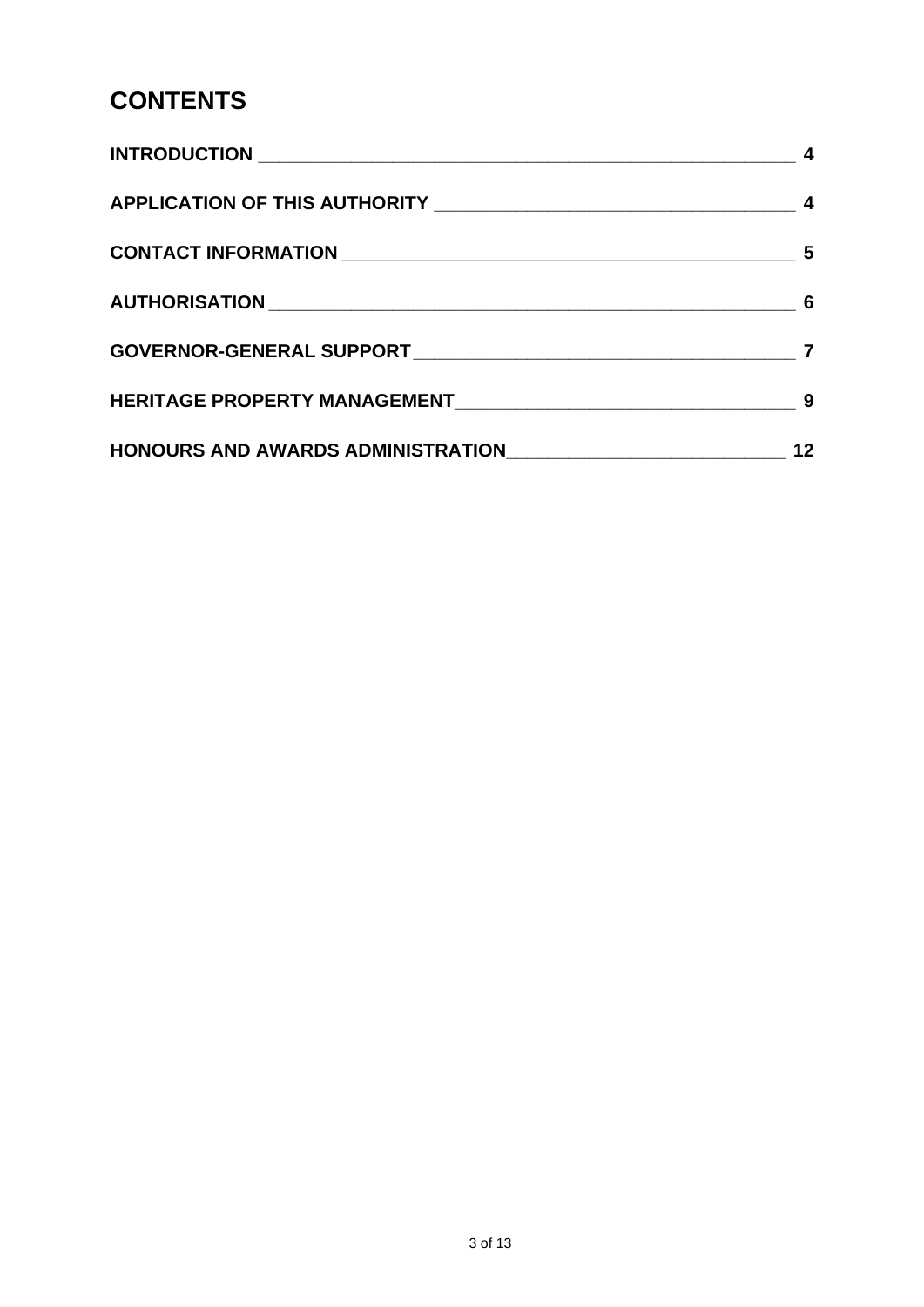## <span id="page-3-0"></span>**INTRODUCTION**

The Office of the Official Secretary to the Governor-General and the National Archives of Australia have developed this records authority to set out the requirements for keeping or destroying records for the core business areas of Governor-General Support, Heritage Property Management and Honours and Awards Administration. It represents a significant commitment on behalf of the Office of the Official Secretary to understand, create and manage the records of its activities.

This authority is based on the identification and analysis of the business of the Office. It takes into account the agency's legal and organisational records management requirements, and the interests of stakeholders, the agency and the National Archives.

The authority sets out those records that need to be retained as national archives and specifies the minimum length of time that temporary records need to be kept. This authority gives the Office permission under the *Archives Act 1983*, for the destruction of the temporary records described after the minimum retention period has expired. Retention periods for these temporary records are based on: an assessment of business needs; broader organisational accountability requirements; and community expectations, and are approved by the Archives on the basis of information provided by the agency.

As changes in circumstances may affect future records management requirements, the periodic review of this authority is recommended. All amendments must be approved by the Archives.

## <span id="page-3-1"></span>**APPLICATION OF THIS AUTHORITY**

- 1. This authority is to be used to determine how long records must be kept. Official records held by the Governor-General that are not passed to the Office of the Official Secretary are not covered by this authority. Records are matched to the relevant core business and records class in the authority.
	- Where the minimum retention period has expired and the records are not needed for agency business they should be destroyed as authorised in this authority;
	- Records that have not reached the minimum retention period must be kept until they do; and
	- Records that are identified as 'retain as national archives' are to be transferred to the Archives for preservation.
- 2. This authority should be used in conjunction with general records authorities such as:
	- the Administrative Functions Disposal Authority (AFDA) and/or AFDA Express issued by the Archives to cover business processes and records common to Australian Government agencies; and
	- General Records Authority (31) Destruction of source or original records after digitisation, conversion or migration (2015).
- 3. The normal administrative practice (NAP) provision of the *Archives Act 1983* gives agencies permission to destroy certain records without formal authorisation. This usually occurs where records are duplicated, facilitative or for short-term use only. NAP does not replace arrangements agreed to in this authority but can be used as a tool to assist in identifying records for destruction together with an agency's records authority or authorities, and with AFDA and AFDA Express. The Archives recommends that agencies develop and implement a NAP policy. Advice and guidance on destroying records as a normal administrative practice and on how to develop an agency NAP policy is available from the Archives' website at [www.naa.gov.au.](http://www.naa.gov.au/)
- 4. Records that are reasonably likely to be needed as evidence in a current or future judicial proceeding or are subject to a request for access under the *Archives Act 1983*, the *Freedom of Information Act 1982* or any other relevant act must not be destroyed until the action has been completed.
- 5. Records subject to a disposal freeze must not be destroyed until the freeze has been lifted. Further information about disposal freezes and whether they affect the application of this authority is available from the Archives website at [www.naa.gov.au.](http://www.naa.gov.au/)
- 6. Where the method of recording information changes (for example from a manual system to an electronic system, or when information is migrated from one system to a new system) this authority can still be applied, providing the records document the same core business. The information must be accessible for the period of time prescribed in this authority. The Office will need to maintain continuing access to the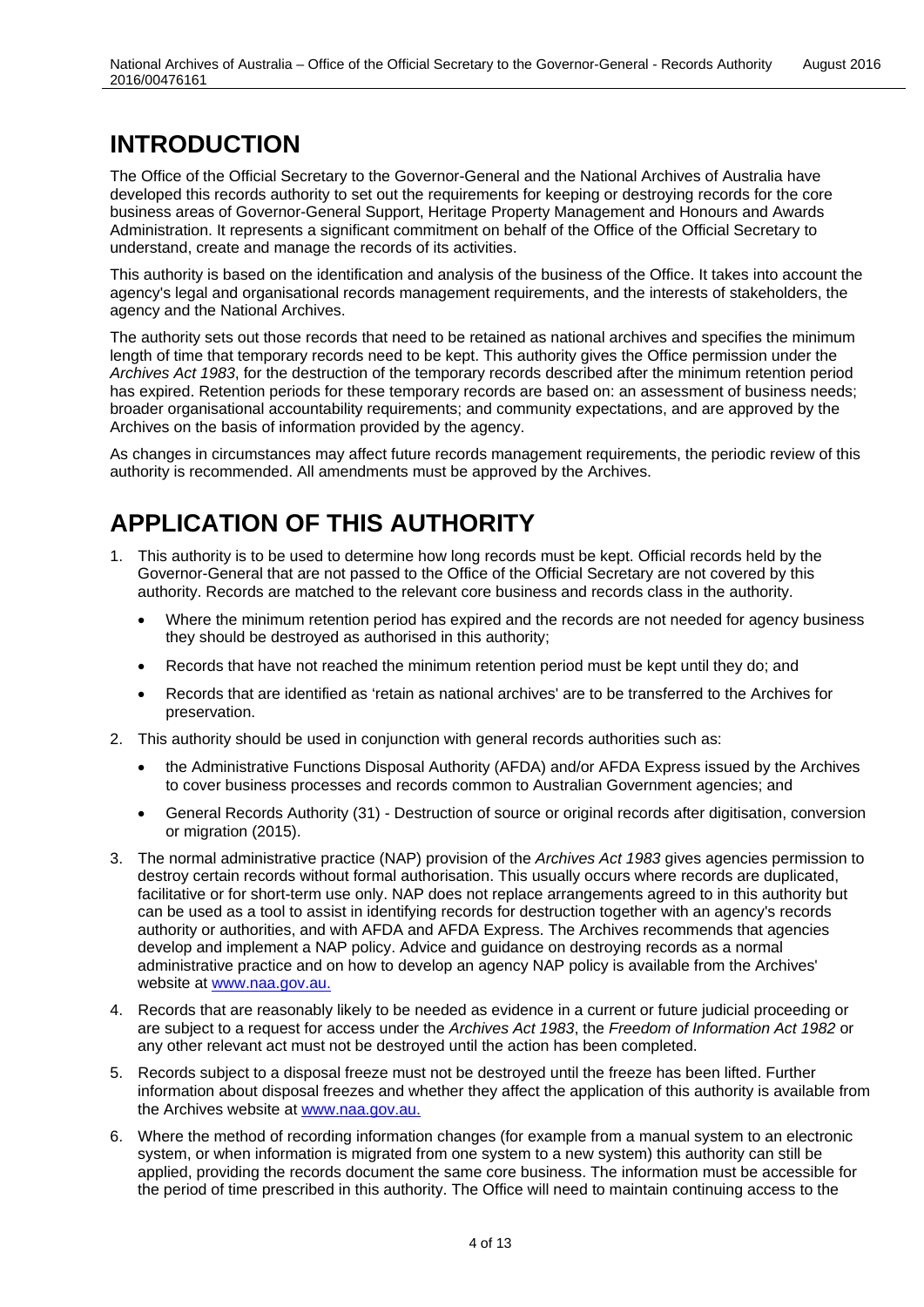information, including digital information, for the periods prescribed in this records authority or until the information is transferred into the custody of the Archives.

- 7. In general, retention requirements indicate a minimum period for retention. The Office may extend minimum retention periods if it considers that there is an administrative need to do so, without further reference to the Archives. Where the Office believes that its accountability will be substantially compromised because a retention period or periods are not adequate, it should contact the Archives for review of the retention period.
- 8. Records coming within 'retain as national archives' classes in this authority have been determined to be part of the archival resources of the Commonwealth under section 3C of the *Archives Act 1983*. The determination of Commonwealth records as archival resources of the Commonwealth obliges agencies to transfer the records to the Archives when they cease to be current and, in any event, within 15 years of the records coming into existence, under section 27 of the *Archives Act 1983*.
- 9. Records in the care of agencies should be appropriately stored, managed and preserved. Agencies need to meet this obligation to ensure that the records remain authentic and accessible over time. Under Section 31 of the *Archives Act 1983*, access arrangements are required for records that become available for public access including those records that remain in agency custody.
- 10. Appropriate arrangements should be made with the Archives when records are to be transferred into custody. The Archives accepts for transfer only those records designated as national archives. Records created digitally after 1 January 2016 can be transferred in digital formats only.
- 11. Advice on how to use this authority is available from the Office records manager. If there are problems with the application of the authority that cannot be resolved, please contact the Archives.

## <span id="page-4-0"></span>**CONTACT INFORMATION**

For assistance with this authority or for advice on other records management issues, please contact National Archives' Agency Service Centre.

Queen Victoria Terrace Parkes ACT 2600 PO Box 7425 **Email:** [recordkeeping@naa.gov.au](mailto:recordkeeping@naa.gov.au) Canberra Business Centre ACT 2610 Website: [www.naa.gov.au](http://www.naa.gov.au/)

5 of 13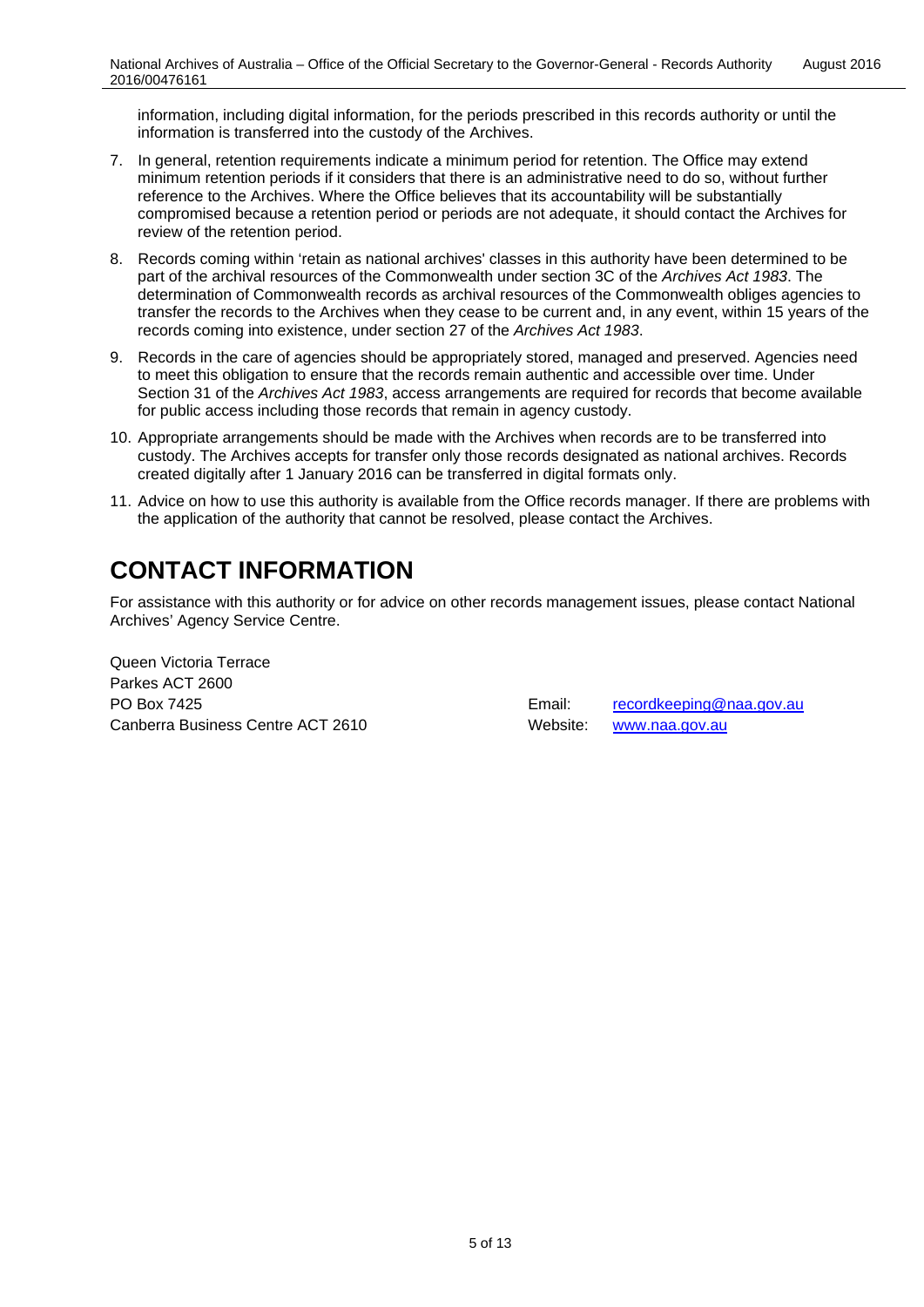## <span id="page-5-0"></span>**AUTHORISATION**

#### **RECORDS AUTHORITY 2016/00476161**

| Person to whom notice of<br>authorisation is given: | Mark Fraser LVO, OAM<br><b>Official Secretary to the Governor-General</b> |
|-----------------------------------------------------|---------------------------------------------------------------------------|
|                                                     | <b>Government House</b>                                                   |
|                                                     | Yarralumla                                                                |
|                                                     |                                                                           |

| <b>Purpose:</b>     | Authorises arrangements for the disposal of records in accordance with<br>Section 24(2)(b) of the Archives Act 1983                                                                             |
|---------------------|-------------------------------------------------------------------------------------------------------------------------------------------------------------------------------------------------|
|                     | Determines records classed as 'Retain as national archives' in this<br>Records Authority to be part of the archival resources of the<br>Commonwealth under section 3C of the Archives Act 1983. |
|                     |                                                                                                                                                                                                 |
| <b>Application:</b> | All core business records relating to Governor-General Support,<br>Heritage Property Management, Honours and Awards Administration.                                                             |
|                     |                                                                                                                                                                                                 |

This authority gives permission for the destruction, retention or transfer to the National Archives of Australia of the records described. This authority will apply only with the consent of the agency currently responsible for the business documented in the records described.

Authorising Officer **Contract Contract Contract Contract Contract Contract Contract Contract Contract Contract Contract Contract Contract Contract Contract Contract Contract Contract Contract Contract Contract Contract Con** 

Anne Lyons 25 August 2016 Assistant Director-General National Archives of Australia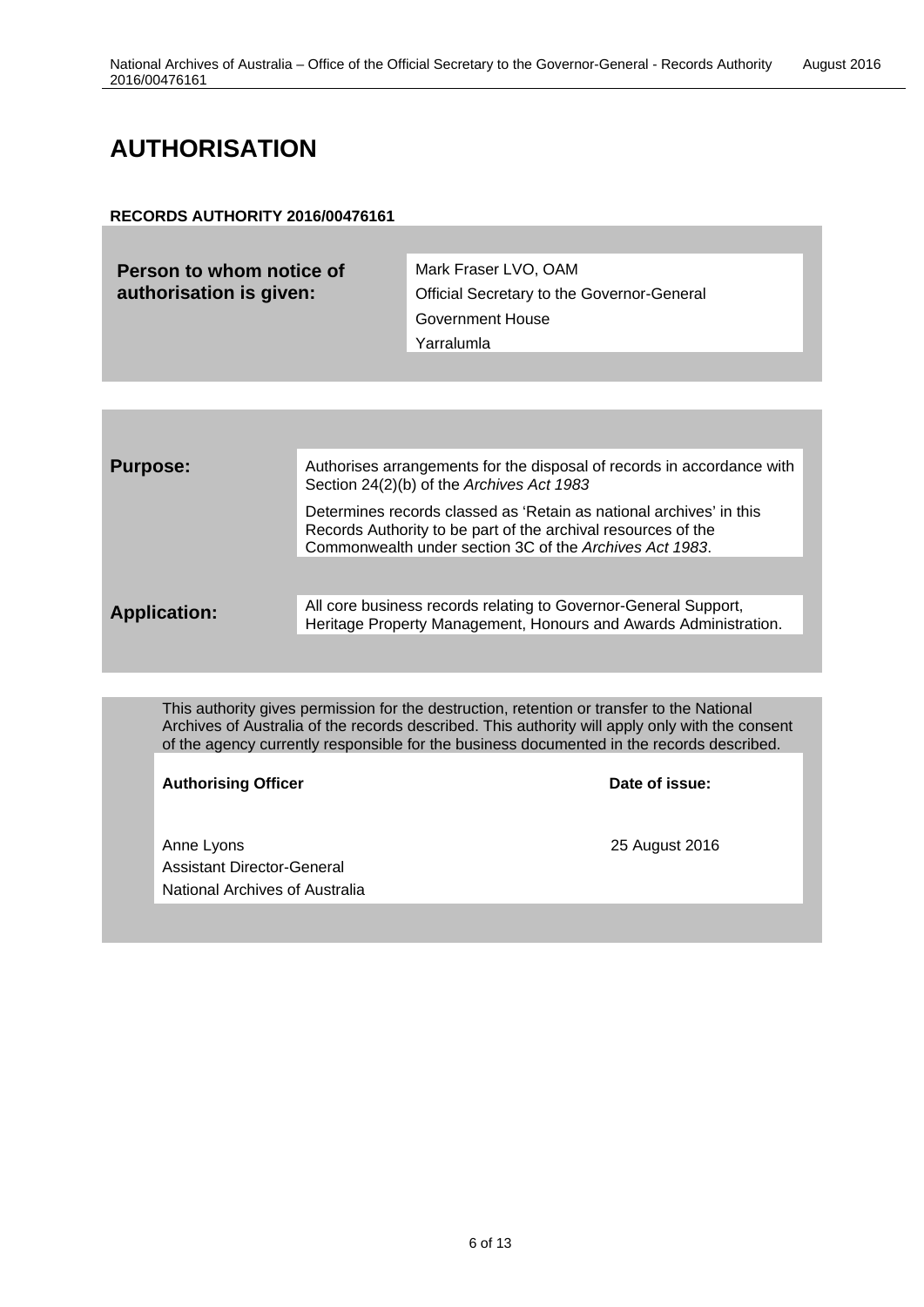## <span id="page-6-0"></span>**GOVERNOR-GENERAL SUPPORT**

The core business of managing the program of engagements of the Governor-General, including support provided in discharging the official duties and functions of the Governor-General as well as his or her constitutional, statutory, community and ceremonial roles.

Includes:

- events hosted by the Governor-General or hosted by external organisations and attended by the Governor-General including representing Australia overseas;
- giving support in name as patron to selected organisations, including the joint or separate activities of a Governor-General's spouse.

The core activities include:

- planning, implementing and managing the Governor-General's program;
- supporting the Governor-General in performance of his or her constitutional and statutory responsibilities, roles, functions and activities;
- planning and managing the program of events at Government House and Admiralty House;
- planning and co-ordinating the program of external functions;
- media support and communications;
- managing patronage arrangements;
- managing and maintaining the official household; and
- provision of congratulatory messages.

#### *Cross references to other Office of the Official Secretary to the Governor-General core businesses*

*For the estate management of official residences that are properties of national significance, including the receipt and provision of advice, use HERITAGE PROPERTY MANAGEMENT*

#### *Cross references to AFDA Express*

*For the management of public visits to official residences not associated with the official duties of the Governor-General, use COMMUNITY RELATIONS*

*For the administration of external committees or where the Office provides the secretariat, or is the Commonwealth's main representative or plays a significant role, use GOVERNMENT RELATIONS*

*For the administration of internal committees, use STRATEGIC MANAGEMENT*

| Class no | <b>Description of records</b>                                    | <b>Disposal action</b>         |
|----------|------------------------------------------------------------------|--------------------------------|
| 62173    | Records documenting                                              | Retain as national<br>archives |
|          | official daily program(s) of the Governor-General and spouse;    |                                |
|          | research, briefs, advice, speaking notes, speeches;<br>٠         |                                |
|          | media liaison and management including:<br>$\bullet$             |                                |
|          | media releases and announcements;<br>$\Omega$                    |                                |
|          | photographs;<br>$\circ$                                          |                                |
|          | videos and other broadcasts; and<br>$\circ$                      |                                |
|          | social media engagement;<br>$\circ$                              |                                |
|          | official photographs and visual recordings;<br>$\bullet$         |                                |
|          | register of gifts received and given;                            |                                |
|          | requests, confirmation and maintenance of patrons or patronages; |                                |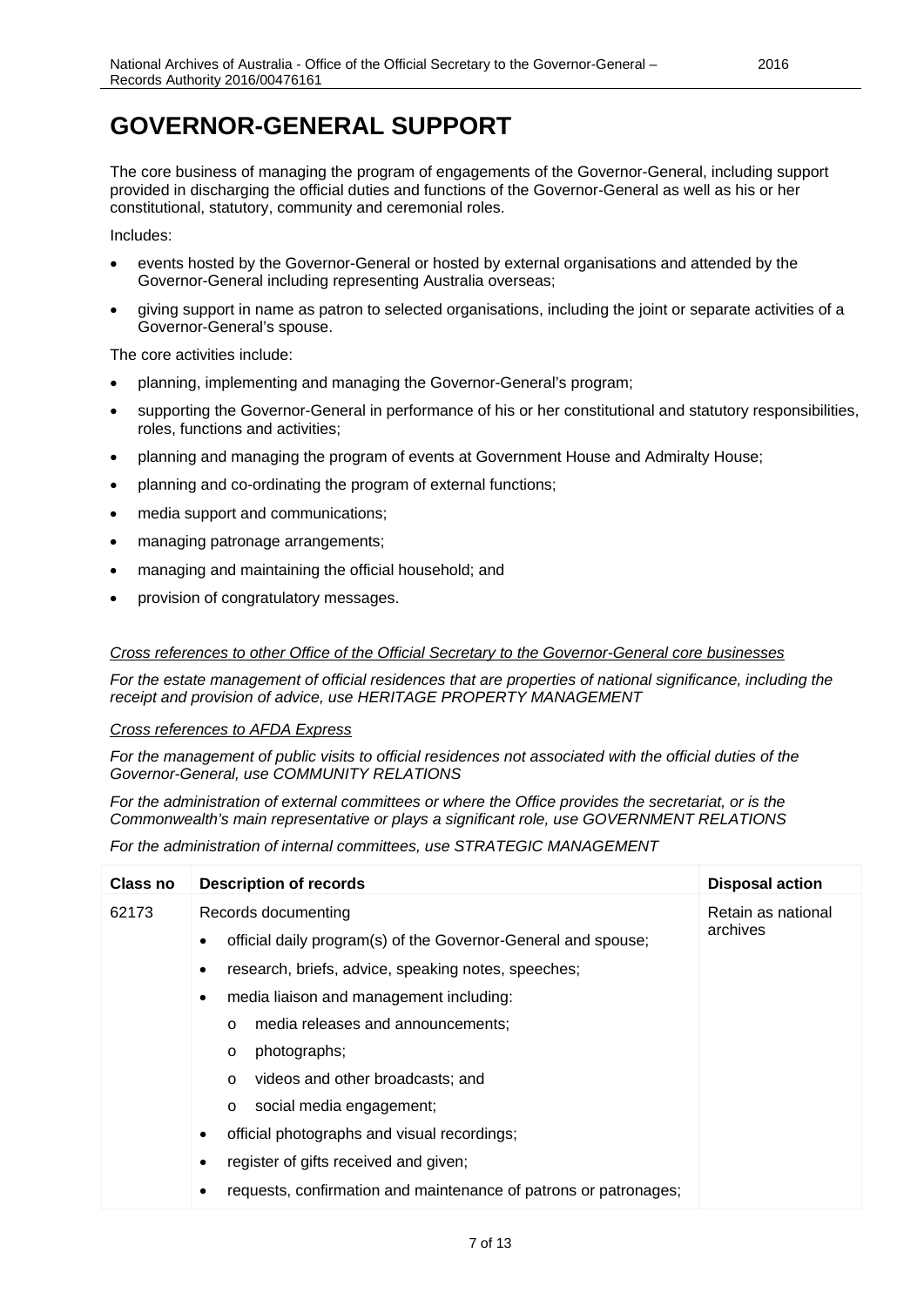## **GOVERNOR-GENERAL SUPPORT**

| <b>Class no</b> | <b>Description of records</b>                                                                                                                                                                            | <b>Disposal action</b>    |
|-----------------|----------------------------------------------------------------------------------------------------------------------------------------------------------------------------------------------------------|---------------------------|
|                 | State visits made by the Governor-General;<br>$\bullet$                                                                                                                                                  |                           |
|                 | hosting visits by the Royal Family, foreign Heads of State or Heads<br>$\bullet$<br>of Government, including heads of international organisations such<br>as the Secretary-General of the United Nations |                           |
|                 | official constitutional and statutory functions of the Governor-<br>$\bullet$<br>General retained by the Office and not otherwise returned to the<br>originating agency;                                 |                           |
|                 | other official roles of the Governor-General including:<br>$\bullet$                                                                                                                                     |                           |
|                 | appointments, including Ministers and military staff attached to<br>$\circ$<br>the Governor-General's Office;                                                                                            |                           |
|                 | granting Royal Charters;<br>$\circ$                                                                                                                                                                      |                           |
|                 | approval for the use of the style 'Royal'; and<br>$\circ$                                                                                                                                                |                           |
|                 | conferring of titles;<br>$\circ$                                                                                                                                                                         |                           |
|                 | policy deliberations, including discussions with external<br>$\bullet$<br>organisations or representatives;                                                                                              |                           |
|                 | interactions with foreign governments; and<br>$\bullet$                                                                                                                                                  |                           |
|                 | submissions, reports, reviews and evaluations.                                                                                                                                                           |                           |
| 62174           | Records documenting:                                                                                                                                                                                     | Destroy 10 years          |
|                 | strategic planning of the programs;<br>$\bullet$                                                                                                                                                         | after action<br>completed |
|                 | receipt and confirmation of invitations;<br>$\bullet$                                                                                                                                                    |                           |
|                 | event planning;<br>٠                                                                                                                                                                                     |                           |
|                 | liaison with event organisers and other organisations;<br>$\bullet$                                                                                                                                      |                           |
|                 | travel arrangements;<br>$\bullet$                                                                                                                                                                        |                           |
|                 | protocol management; and<br>$\bullet$                                                                                                                                                                    |                           |
|                 | security arrangements.                                                                                                                                                                                   |                           |
| 62175           | Records documenting:                                                                                                                                                                                     | Destroy 7 years after     |
|                 | routine operational administrative tasks supporting the core<br>business; and                                                                                                                            | action completed.         |
|                 | Governor-General Support activities other than those covered in<br>$\bullet$<br>classes 62173 to 62174.                                                                                                  |                           |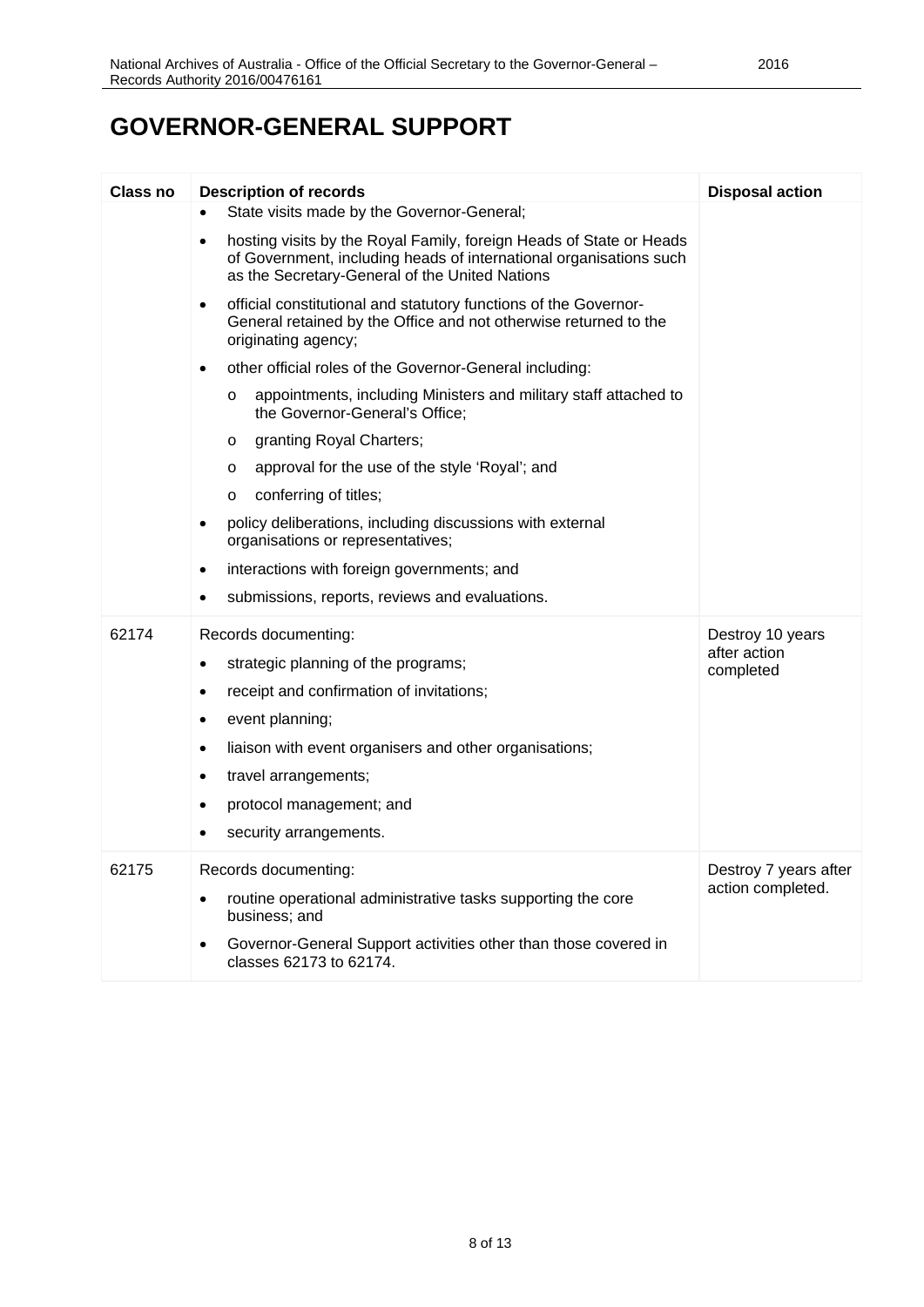## <span id="page-8-0"></span>**HERITAGE PROPERTY MANAGEMENT**

The core business of managing the two properties associated with the operation of the Governor-General and the Office of the Official Secretary to the Governor-General – Government House, Yarralumla and Admiralty House, Kirribilli – including heritage and other unique aspects. Includes management of the grounds and related aspects of the properties.

Heritage Property Management includes projects and programs to design and construct architectural and engineering works of any kind including refurbishments and extensions, and conservation of such works.

Core activities include:

- giving and receiving advice;
- management of agreements;
- conduct of audits and reviews;
- managing committees;
- compliance with, and implementation of, standards;
- conservation and maintenance activities undertaken to preserve, protect, maintain, restore and enhance the properties;
- construction, design and planning of building works;
- management of contracts;
- inspection of properties for hazardous substances and risk management plans;
- liaison and meetings with stakeholders;
- policy and procedures relating to Heritage Property Management;
- refurbishment of buildings;
- reporting to internal and external committees and stakeholders;
- reviewing programs; and
- heritage property security.

*Cross references to other Office of the Official Secretary to the Governor-General core businesses*

*For the day-to-day operational support management of the running of the Governor-General's residences, use GOVERNOR-GENERAL SUPPORT*

#### *Cross references to AFDA Express*

*For records relating to exposure to hazardous material use PERSONNEL or OCCUPATIONAL HEALTH & SAFETY (OH&S).*

*For records relating to the acquisition of goods and services use PROCUREMENT.*

| Class no | <b>Description of records</b>                                                                                                                                                                                                               | <b>Disposal action</b>         |
|----------|---------------------------------------------------------------------------------------------------------------------------------------------------------------------------------------------------------------------------------------------|--------------------------------|
| 62176    | Records documenting:<br>structural works to the properties including construction, contract<br>$\bullet$<br>management, design, planning and consultation. Includes drawings<br>and final versions of program and project plans for works;  | Retain as national<br>archives |
|          | major repairs and restoration work carried out at the properties;<br>٠                                                                                                                                                                      |                                |
|          | primary conservation records used to preserve, protect, maintain,<br>$\bullet$<br>restore and enhance the buildings and gardens. Includes<br>conservation and treatment reports; condition reports and primary<br>photographs and drawings; |                                |
|          | internal and external committees relating to property management<br>$\bullet$<br>for major repairs or maintenance which represent and give                                                                                                  |                                |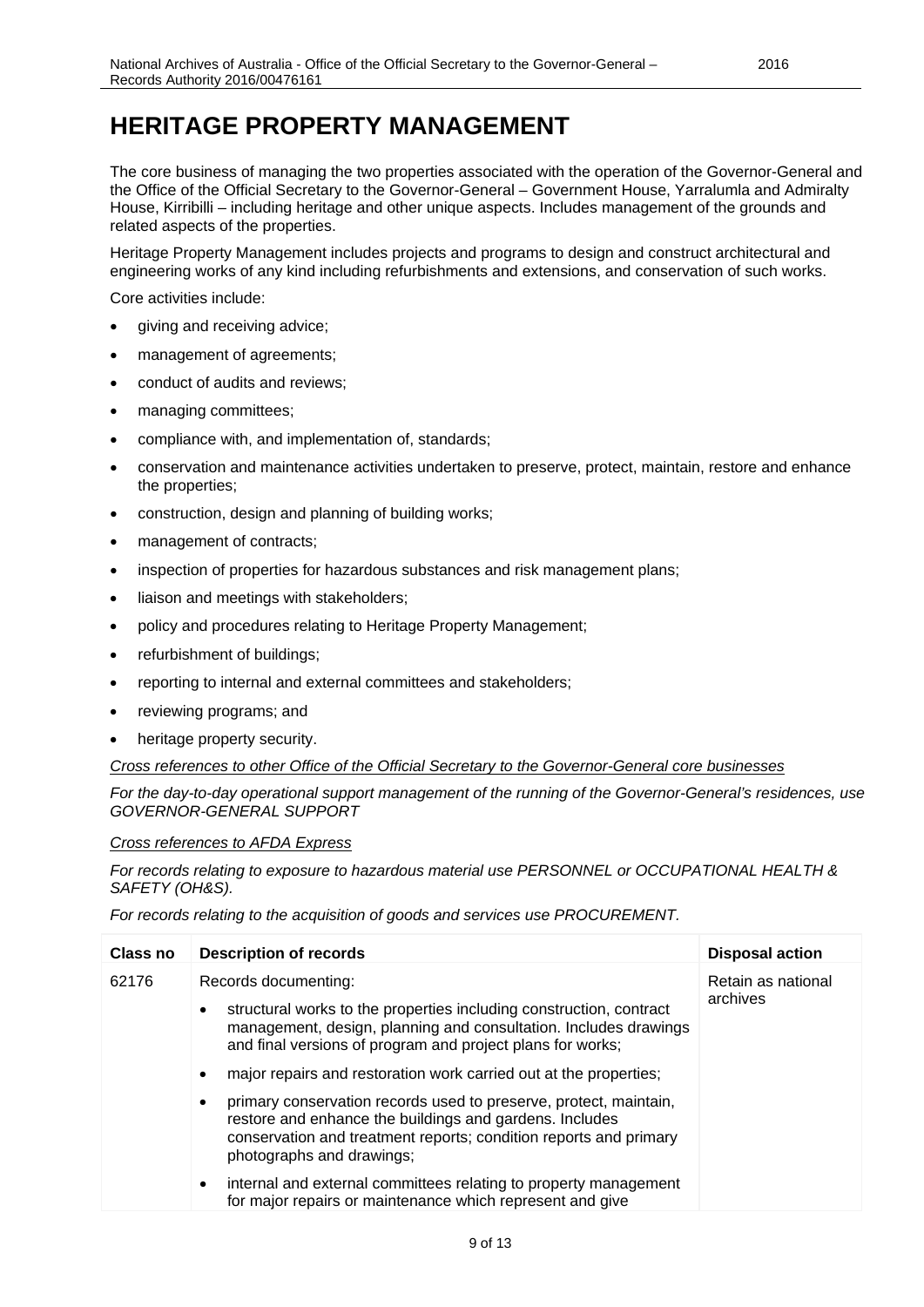## **HERITAGE PROPERTY MANAGEMENT**

| <b>Class no</b> | <b>Description of records</b>                                                                                                                                                                                                         | <b>Disposal action</b>                            |
|-----------------|---------------------------------------------------------------------------------------------------------------------------------------------------------------------------------------------------------------------------------------|---------------------------------------------------|
|                 | evidence of these committee's establishment and decisions,<br>including final minutes of meetings, recommendations, reports and<br>agenda papers;                                                                                     |                                                   |
|                 | final versions of addresses presented by Office staff or contractors<br>that contribute significantly to the knowledge and understanding of<br>the properties;                                                                        |                                                   |
|                 | significant advice such as to the Minister or the Parliament;                                                                                                                                                                         |                                                   |
|                 | final signed agreements;                                                                                                                                                                                                              |                                                   |
|                 | compliance with internal or external heritage management<br>standards;                                                                                                                                                                |                                                   |
|                 | inspection of building and grounds, including those documenting<br>the existence of hazardous substances;                                                                                                                             |                                                   |
|                 | master set of policies relating to the core business of property<br>management; and                                                                                                                                                   |                                                   |
|                 | final versions of formal internal reports or reports to external<br>agencies.                                                                                                                                                         |                                                   |
| 62177           | Records relating to the removal and disposal of hazardous materials                                                                                                                                                                   | Destroy 75 years<br>after removal of<br>materials |
| 62178           | Records documenting:                                                                                                                                                                                                                  | Destroy 10 years                                  |
|                 | minor repairs and maintenance carried out at the properties. Minor<br>٠<br>maintenance includes repairs and maintenance that do not change<br>the appearance or structure or which affect a minor part of the<br>building or gardens. | after last action.                                |
|                 | all committee records that relate to minor repairs or maintenance,<br>$\bullet$<br>and all other committee records that are not included in class<br>62176 such as meeting arrangements and draft minutes;                            |                                                   |
|                 | plant and equipment maintenance, including manuals and guides                                                                                                                                                                         |                                                   |
|                 | relevant physical security matters relating to the properties<br>including arrangements, assessments, procedures, breaches and<br>incidents;                                                                                          |                                                   |
|                 | routine advice given and received;<br>$\bullet$                                                                                                                                                                                       |                                                   |
|                 | management of contracts and agreements;                                                                                                                                                                                               |                                                   |
|                 | relevant audit reports;                                                                                                                                                                                                               |                                                   |
|                 | the evaluation, review, periodic reporting and monitoring of<br>programs, processes, systems or services;                                                                                                                             |                                                   |
|                 | insurance policies and related documents;<br>$\bullet$                                                                                                                                                                                |                                                   |
|                 | development and establishment of policies;                                                                                                                                                                                            |                                                   |
|                 | master set of Office manuals, handbooks, directives, etc detailing<br>procedures;                                                                                                                                                     |                                                   |
|                 | implementation of standards, such as the Building Code of<br>Australia;                                                                                                                                                               |                                                   |
|                 | program planning for building management work, including                                                                                                                                                                              |                                                   |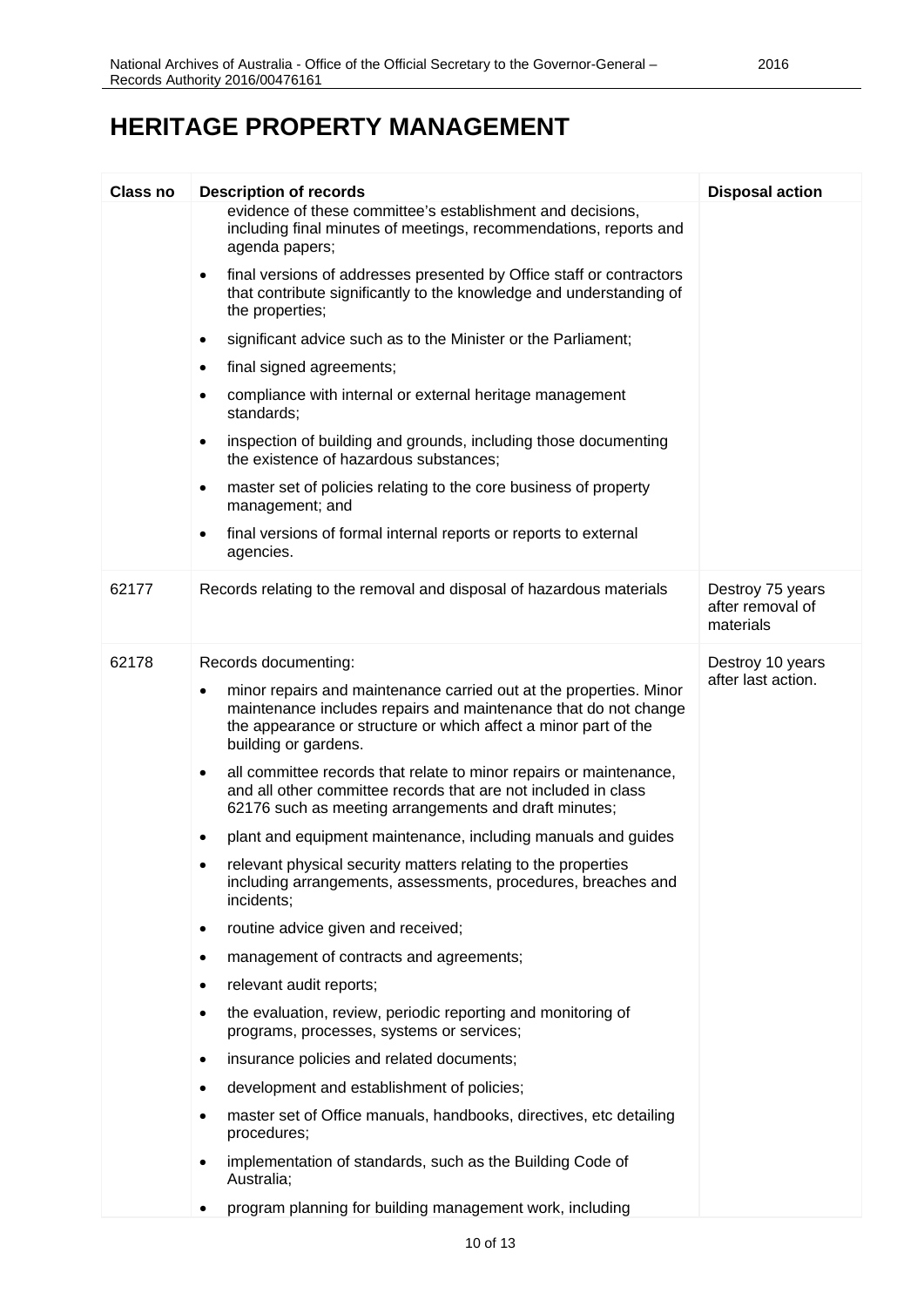## **HERITAGE PROPERTY MANAGEMENT**

| Class no | <b>Description of records</b>                                                                                         | <b>Disposal action</b>                    |
|----------|-----------------------------------------------------------------------------------------------------------------------|-------------------------------------------|
|          | maintenance programs                                                                                                  |                                           |
|          | risk management;<br>٠                                                                                                 |                                           |
|          | stakeholder liaison; and                                                                                              |                                           |
|          | secondary conservation records including maintenance schedules.<br>٠                                                  |                                           |
| 62179    | Records documenting:                                                                                                  | Destroy 7 years after<br>action completed |
| ٠        | routine operational administrative tasks supporting the core<br>business; and                                         |                                           |
|          | Heritage Property Management activities other than those covered<br>$\bullet$<br>in classes 62176 to 62178. Includes: |                                           |
|          | building management or energy management systems and<br>٠<br>databases; and                                           |                                           |
|          | the development of procedures for building management activities.<br>$\bullet$                                        |                                           |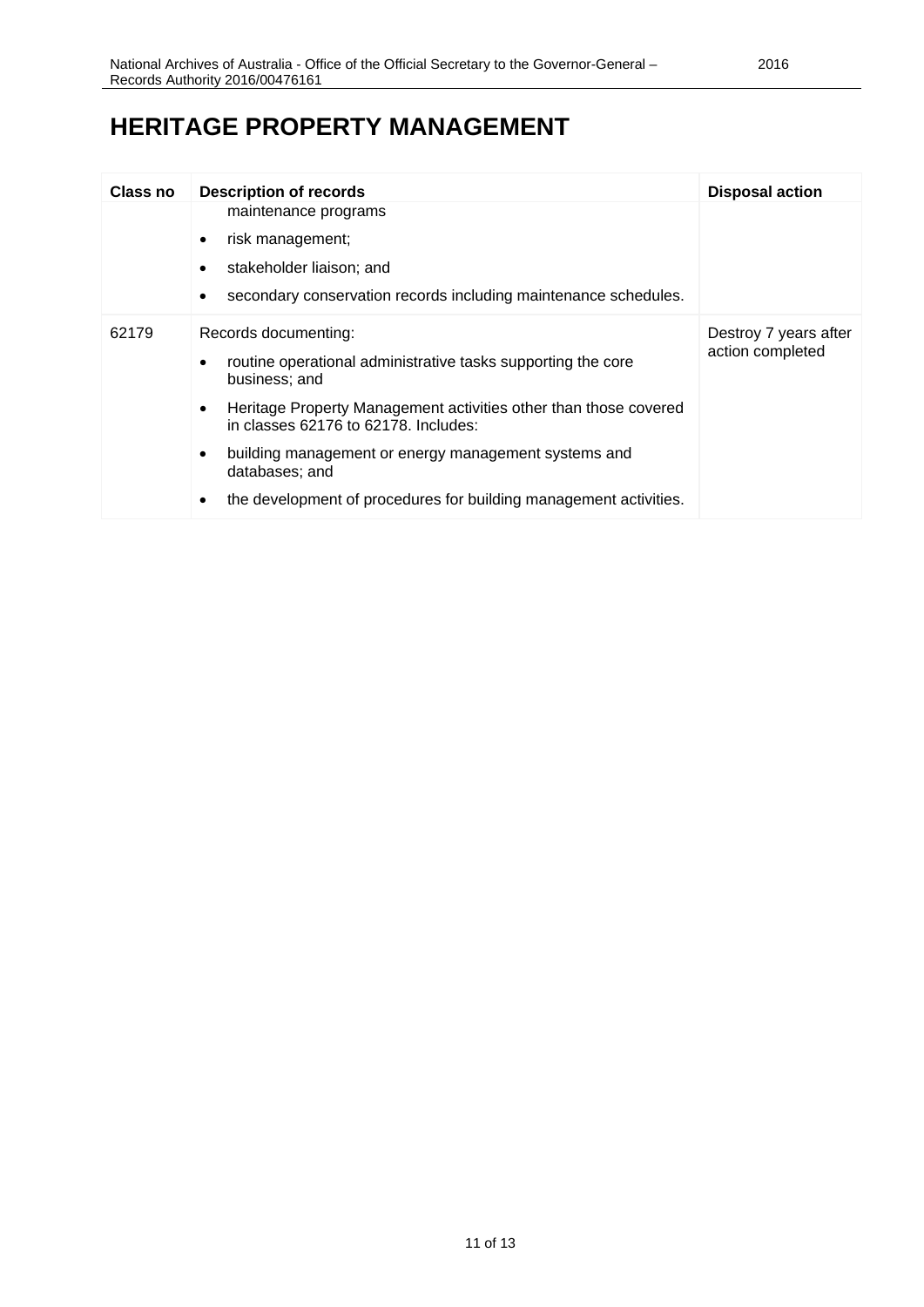## <span id="page-11-0"></span>**HONOURS AND AWARDS ADMINISTRATION**

The core business of administering the honours and awards system applicable to Australia including all civilian honours, and awards for members of the Australian Defence Force, in support of the Governor-General.

Includes the administration of relevant advisory bodies such as the Council for the Order of Australia, the Australian Bravery Decorations Council and the National Emergency Medal Committee.

Core activities include:

- receiving, researching and preparing nominations for honours and awards councils and committees;
- ensuring recommendations comply with honours and awards requirements:
- briefing the Governor-General;
- procuring Australian Honours medals, insignia, warrants and investiture items;
- managing the process for issuing meritorious, Defence and long service awards;
- supporting the Governor-General as Chancellor of the Order of Australia;
- providing administrative and secretariat support to honours and awards advisory bodies; and
- managing the investiture process.

#### *Cross references to other Office of the Official Secretary to the Governor-General core businesses*

*For media releases, photographic and visual recordings, and event management use GOVERNOR-GENERAL SUPPORT.*

#### *Cross references to General Records Authorities*

*For the management of governing bodies associated with the honours and awards system, use GOVERNING BODIES*

*For the management of advisory bodies associated with the honours and awards system, use ADVISORY BODIES*

*Cross references to AFDA Express*

*For the acquisition of goods and services, use PROCUREMENT.*

*For external reviews and evaluations, use STRATEGIC MANAGEMENT or GOVERNMENT RELATIONS*

| Class no | <b>Description of records</b>                                                      | <b>Disposal action</b> |
|----------|------------------------------------------------------------------------------------|------------------------|
| 62171    | Records documenting:                                                               | Retain as national     |
|          | honours and awards summary information and citations;<br>٠                         | archives               |
|          | recommendations for service awards;<br>٠                                           |                        |
|          | Governor-General's notes, approvals and cancellations of honours<br>and awards:    |                        |
|          | gazettal notices, and background notes for media and public<br>٠<br>announcements; |                        |
|          | investiture ceremonies, including:<br>$\bullet$                                    |                        |
|          | invitation lists<br>$\circ$                                                        |                        |
|          | programs<br>$\circ$                                                                |                        |
|          | Official Secretary's notes;<br>$\bullet$                                           |                        |
|          | speeches made by the Governor-General or the Official Secretary;<br>٠              |                        |
|          | briefings for the Governor-General or the Official Secretary;<br>٠                 |                        |
|          | statistics of honours and awards made;<br>٠                                        |                        |